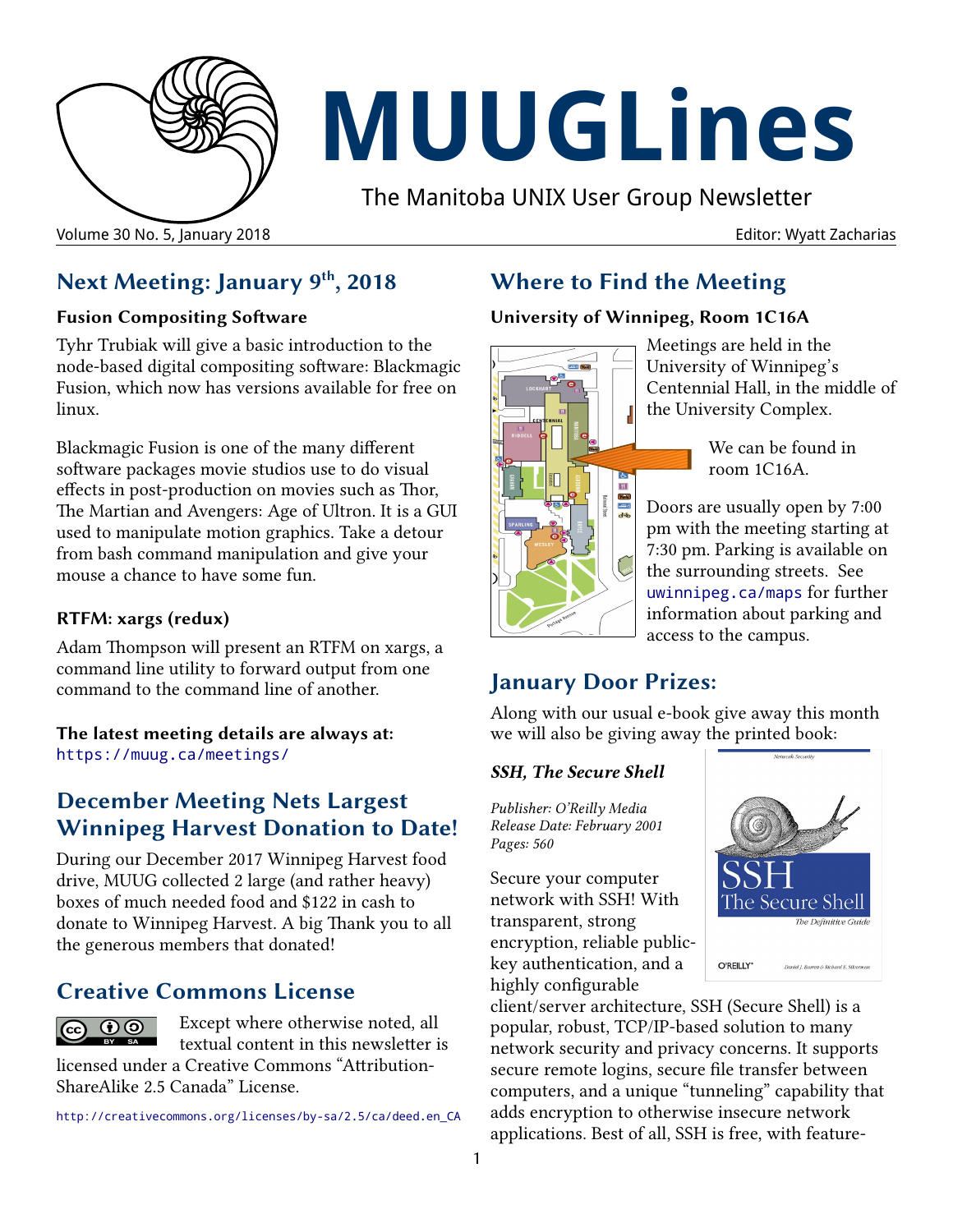filled commercial versions available as well. SSH: The Secure Shell: The Definitive Guide covers the Secure Shell in detail for both system administrators and end users.

## **VLC Gets EU Funding for Bug Bounty Program**



The VideoLAN project, creator of the open source and cross-platform media player VLC, has been granted funding from the European Parliament to run a small scale bug-bounty program for the application, offering hackers a

monetary reward for finding and disclosing vulnerabilities in the application to the development team.

<https://goo.gl/btfWyQ>

## **Mozilla Found Inserting Hidden Add-On into Firefox for MR. ROBOT Promotion**

In a recent update, a new add-on was pushed into the Mozilla Firefox browser called "Looking Glass 1.0.3" with no description other than "MY REALITY IS JUST DIFFERENT THAN YOURS".



Immediately users who discovered the mysterious add-on assumed the worst, that some form of malware had been added to their browser, potentially stealing or modifying and web data the user had viewed.

After multiple forum posts and even bug reports had been filed for the new add-on, Mozilla released more information about the add-on, stating that it was part of an alternate reality game for the promotion of the TV show MR. ROBOT and was only installed for users who were part of the Firefox SHIELD program.

The SHIELD program is where Mozilla releases "studies" for Firefox, which are new potential features that users can submit feedback for. However, what Mozilla failed to mention about these studies is that even though they call it an "opt-in" program, in actuality all users are opted in automatically. In order to disabled the studies, users can type about:studies in the URL bar, or un-check the option "Allow Firefox to install and run studies" in the "Firefox Data Collection and Use" section of the browser preferences.

<https://goo.gl/R5P7qH> <https://goo.gl/c4qjJL>

## **Linux Journal Ends Publication**

Announced on Dec.  $1<sup>St</sup>$ , Linux Journal has been forced to end publication of the magazine due to a lack of financial resources. The magazine has been in publication for 23 years since the first issue in April, 1994.

As part of the announcement the publisher apologized to their subscribers that they did not even have enough remaining funds to refund subscriptions that would now not be fulfilled. Linux Pro Magazine has offered 6 free issues of their magazine to any subscribers of Linux Journal.

<https://goo.gl/6C2UNv>

#### **Apple Admits to Purposefully Throttling Old iPhone Models**

Early in December, Reddit user TechFire made a post in the iPhone subreddit speculating that his iPhone 6S was throttling its CPU performance at different battery levels after he received differing benchmark scores depending on what level of charge his battery was at, and after he saw significant increases in benchmark scores after having the battery replaced in his phone. The post gained so much attention from other iPhone users experiencing the same throttling behaviour that Apple was forced to respond to the allegations, and confirm that they had implemented power management features that could throttle the performance of phones with aging batteries.

Approximately one year ago Apple launched a repair program for the iPhone 6S after users started reporting that the device would randomly shutdown without warning. Apple claimed the issue was due to a manufacturing defect, affecting a very small set of users, and phones within a certain serial number range would be repaired for free.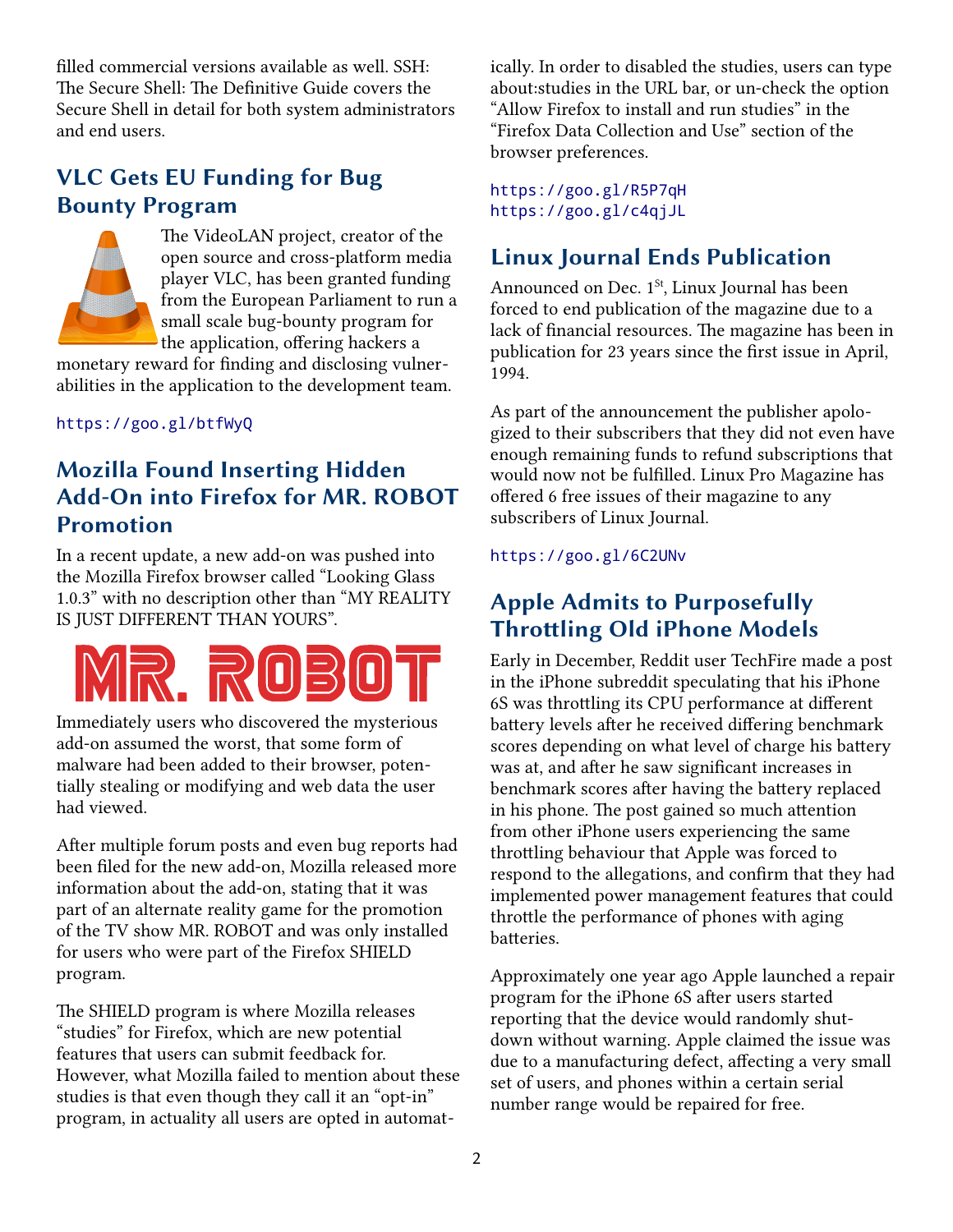A few months after the battery repair program started, Apple released iOS version 10.2.1, and claimed that the new version resulted in an 80% reduction in unexpected shutdowns of 6S devices. After the allegations of CPU throttling came to light, speculation arose that the two issues were related, and that Apple was using throttling to solve the power issues on the older devices.

<https://goo.gl/i6KKza> <https://goo.gl/v9o89P>

#### **First Test Flight of SpaceX Falcon Heavy Rocket Will Put Tesla Roadster in Mars Orbit**

SpaceX is finally ready to test their Falcon Heavy rocket, which has been in development for almost 10 years, with an anticipated launch date of January, 2018. The Falcon Heavy consists of a strengthened Falcon 9 rocket along with two more Falcon 9 first stage rockets attached as boosters. Unlike most other test launches which use concrete or steel blocks to simulate cargo load, this test launch will contain Elon Musk's own red Tesla Roadster which will launched into a permanent orbit around Mars.



*Elon Musk's Tesla mounted in the cargo bay of the Falcon Heavy.*

<https://goo.gl/kXUVQZ> <https://goo.gl/nZQCqR>

#### **U.S. FCC Repeals Title II Classification of Internet Service Providers**

On December 14<sup>th</sup> the U.S. Federal Communications Commission held a controversial vote on repealing the Title II classification of internet service providers



which was enacted in 2015. The result of the vote was 3-2 in favour of repealing the classification, thus repealing any current "net-neutrality" protections resulting from Title II classification.

Up until the classification of internet service providers as Title II common carriers in 2015 there was no clear set of regulations enforcing netneutrality, only sets of published principles that the FCC believed should be followed, which were modified several times between 2000-2015. Although published by the FCC, these principles were essentially unenforceable. In 2008 the FCC issued a ceaseand-desist order to Comcast who was found to be purposefully throttling bittorrent traffic on their network. In 2010 the Appeals Court for the District of Columbia Circuit ruled that the FCC had no legal authority to treat traffic equally. Another blow to the FCC's principles happened in 2014 when the DC Circuit Court ruled that in the case of Verison v. FCC the FCC had no authority to enforce network neutrality rules as long as internet service providers were not identified as "common carriers".

In 2014, FCC chairman Tom Wheeler, who was appointed to the position by President Barack Obama, announced plans to reclassify internet service providers as common-carriers, thus giving the FCC the ability to enact regulation enforcing netneutrality. On February 26<sup>th</sup>, 2015, the FCC voted in favour of reclassifying internet service providers as common-carriers under Title II of the Communications Act of 1934. By April 2015, the FCC had published their final rules on net-neutrality and put them into effect.

In January 2017, Ajit Pai was named the new chairman of the FCC by President Donald Trump. Having stated his objection to the reclassification in 2015, he immediately began to roll back certain policies that had been enacted by the FCC since the